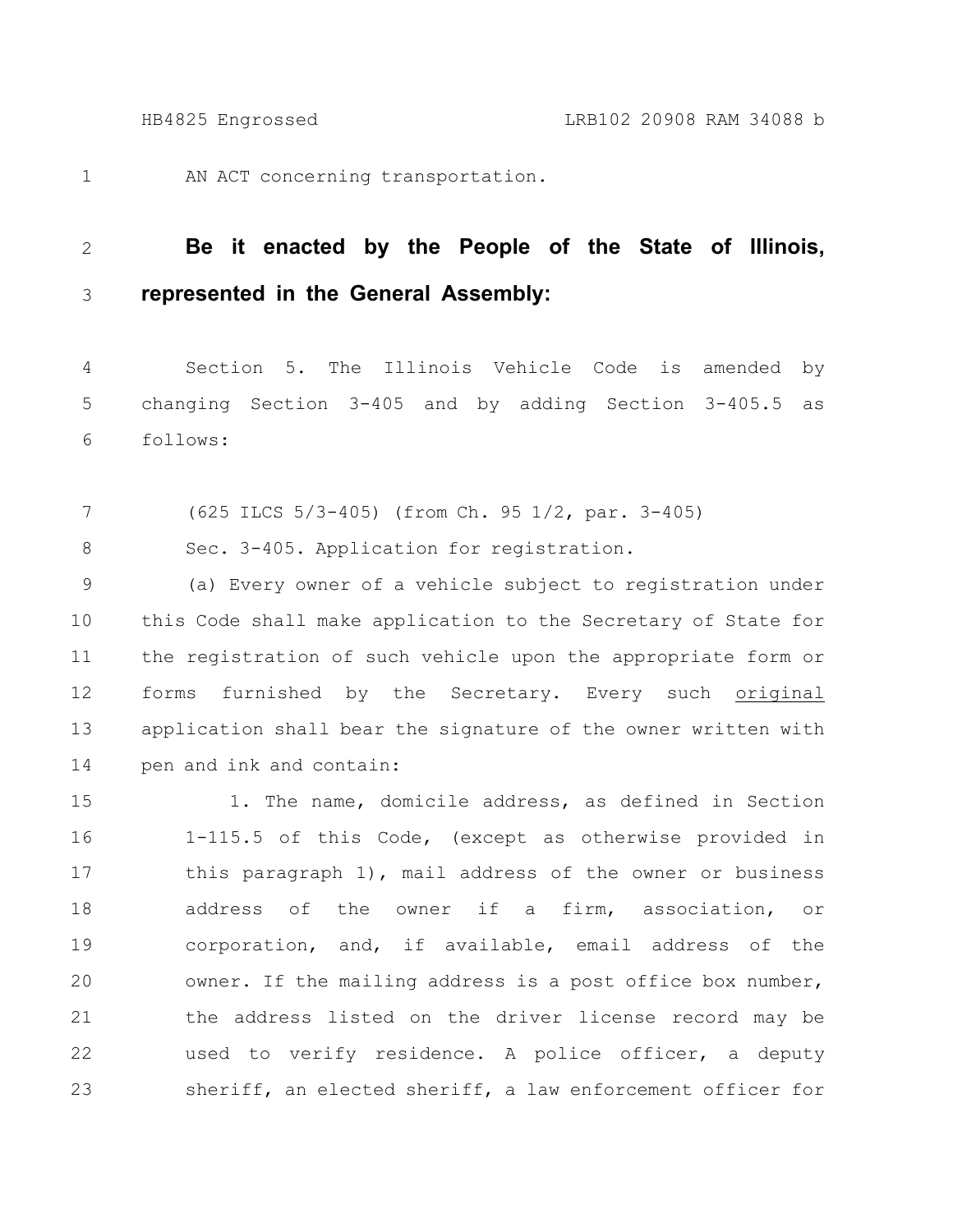HB4825 Engrossed - 2 - LRB102 20908 RAM 34088 b

the Illinois State Police, a fire investigator, a state's attorney, an assistant state's attorney, a state's attorney special investigator, or a judicial officer may elect to furnish the address of the headquarters of the governmental entity, police district, or business address where he or she works instead of his or her domicile address, in which case that address shall be deemed to be his or her domicile address for all purposes under this Chapter 3. The spouse and children of a person who may elect under this paragraph 1 to furnish the address of the headquarters of the government entity, police district, or business address where the person works instead of the person's domicile address may, if they reside with that person, also elect to furnish the address of the headquarters of the government entity, police district, or business address where the person works as their domicile address, in which case that address shall be deemed to be their domicile address for all purposes under this Chapter 3. In this paragraph 1: (A) "police officer" has the meaning ascribed to "policeman" in Section 10-3-1 of the Illinois Municipal Code; (B) "deputy sheriff" means a deputy sheriff appointed under Section 3-6008 of the Counties Code; (C) "elected sheriff" means a sheriff commissioned pursuant to Section 3-6001 of the Counties Code; (D) "fire investigator" means a person classified as a peace officer under the Peace Officer Fire Investigation 1 2 3 4 5 6 7 8 9 10 11 12 13 14 15 16 17 18 19 20 21 22 23 24 25 26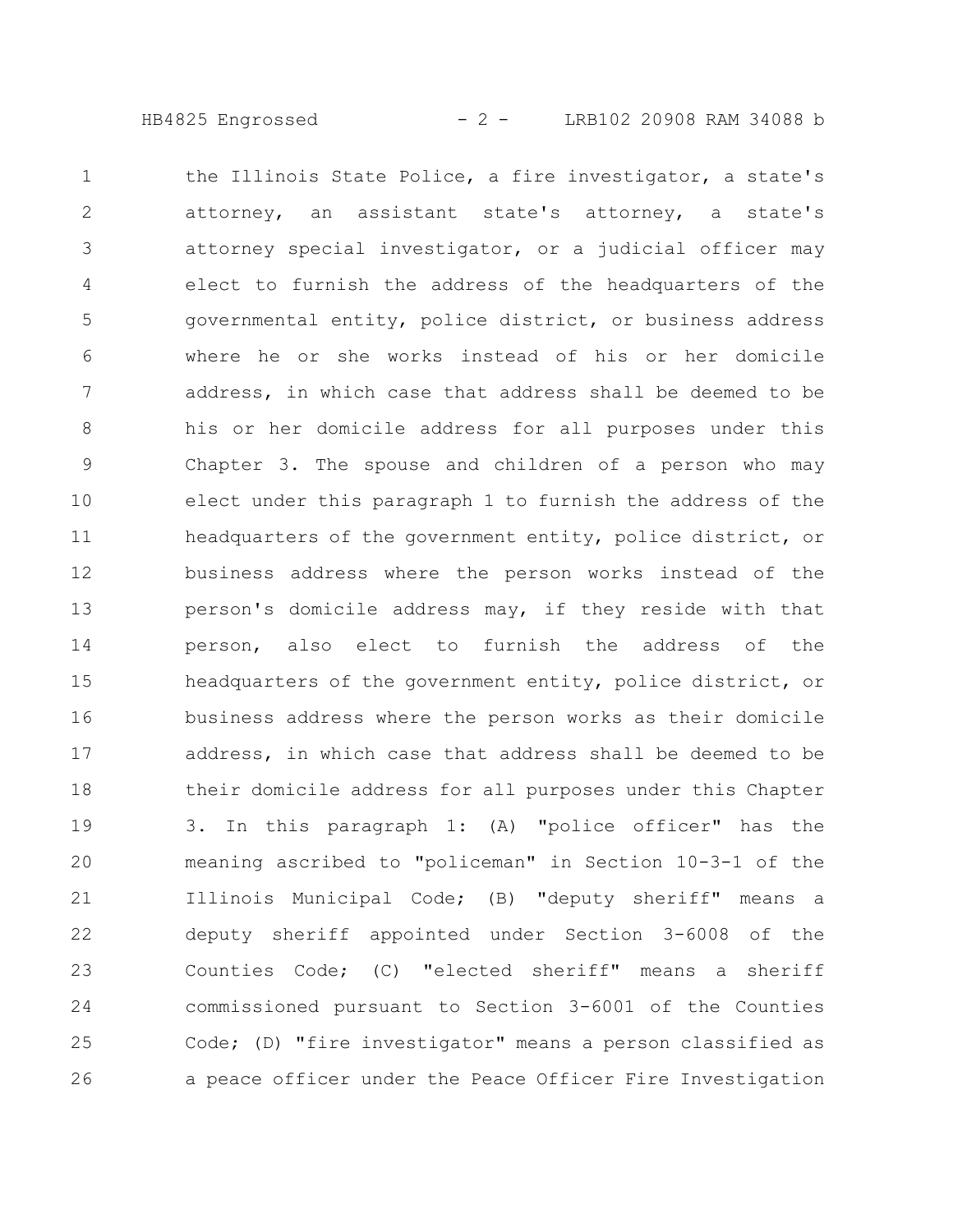HB4825 Engrossed - 3 - LRB102 20908 RAM 34088 b

Act; (E) "state's attorney", "assistant state's attorney", and "state's attorney special investigator" mean a state's attorney, assistant state's attorney, and state's attorney special investigator commissioned or appointed under Division 3-9 of the Counties Code; and (F) "judicial officer" has the meaning ascribed to it in Section 1-10 of the Judicial Privacy Act. 1 2 3 4 5 6 7

2. A description of the vehicle, including such information as is required in an application for a certificate of title, determined under such standard rating as may be prescribed by the Secretary. 8 9 10 11

3. (Blank).

12

3.5. A space for a voluntary disclosure of a condition that impedes effective communication under Section 3-405.5. 13 14 15

4. Such further information as may reasonably be required by the Secretary to enable him to determine whether the vehicle is lawfully entitled to registration and the owner entitled to a certificate of title. 16 17 18 19

5. An affirmation by the applicant that all information set forth is true and correct. If the application is for the registration of a motor vehicle, the applicant also shall affirm that the motor vehicle is insured as required by this Code, that such insurance will be maintained throughout the period for which the motor vehicle shall be registered, and that neither the owner, 20 21 22 23 24 25 26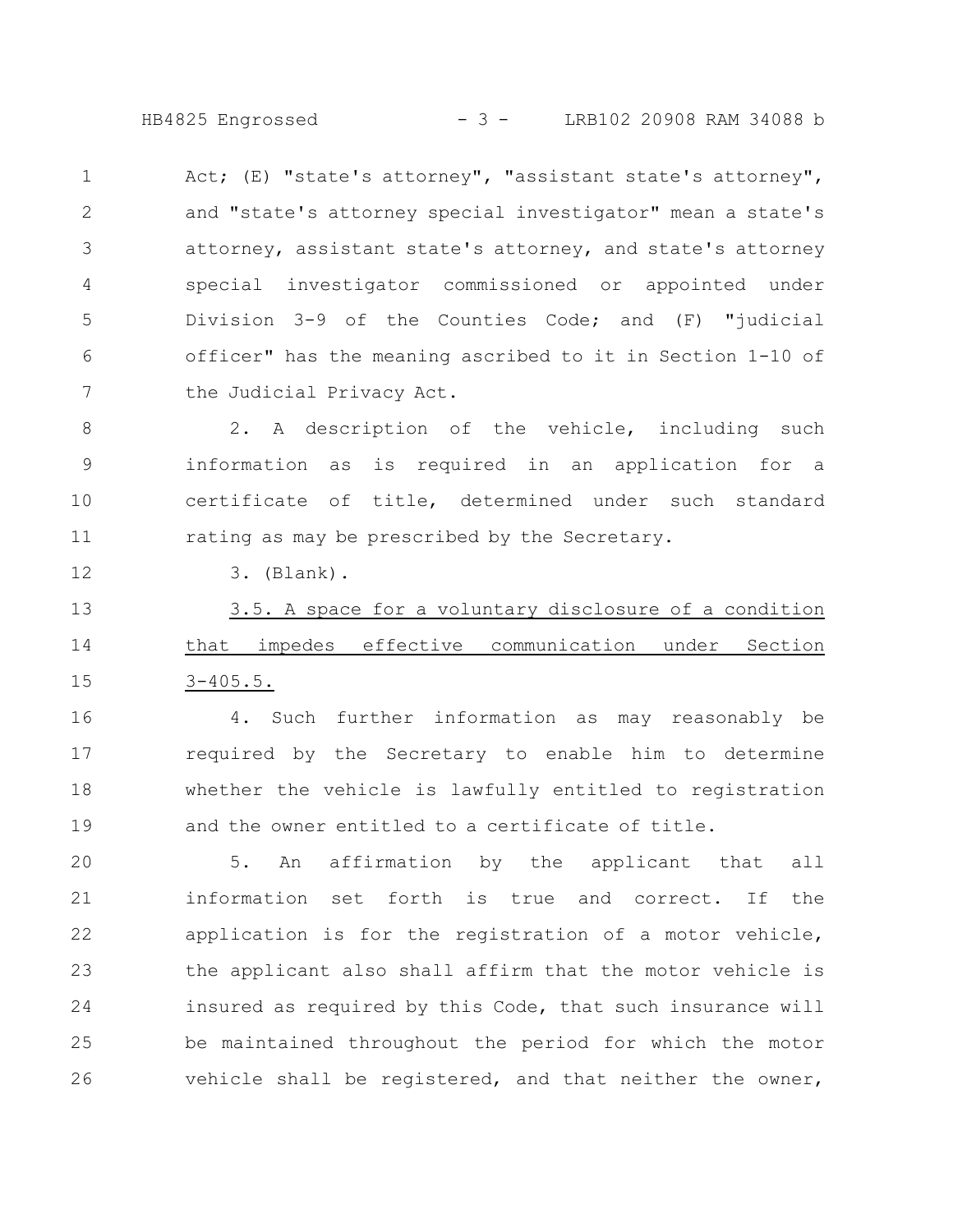HB4825 Engrossed - 4 - LRB102 20908 RAM 34088 b

nor any person operating the motor vehicle with the owner's permission, shall operate the motor vehicle unless the required insurance is in effect. If the person signing the affirmation is not the sole owner of the vehicle, such person shall be deemed to have affirmed on behalf of all the owners of the vehicle. If the person signing the affirmation is not an owner of the vehicle, such person shall be deemed to have affirmed on behalf of the owner or owners of the vehicle. The lack of signature on the application shall not in any manner exempt the owner or owners from any provisions, requirements or penalties of this Code. 1 2 3 4 5 6 7 8 9 10 11 12

(b) When such application refers to a new vehicle purchased from a dealer the application shall be accompanied by a Manufacturer's Statement of Origin from the dealer, and a statement showing any lien retained by the dealer. 13 14 15 16

(Source: P.A. 102-538, eff. 8-20-21.) 17

18

(625 ILCS 5/3-405.5 new)

Sec. 3-405.5. Registration by an owner with a condition that impedes effective communication. 19 20

(a) An application for registration must provide space where the applicant voluntarily may indicate that the applicant, child of the applicant, or other approved driver of the registered vehicle has a health condition or disability that may impede effective communication with a peace officer. 21 22 23 24 25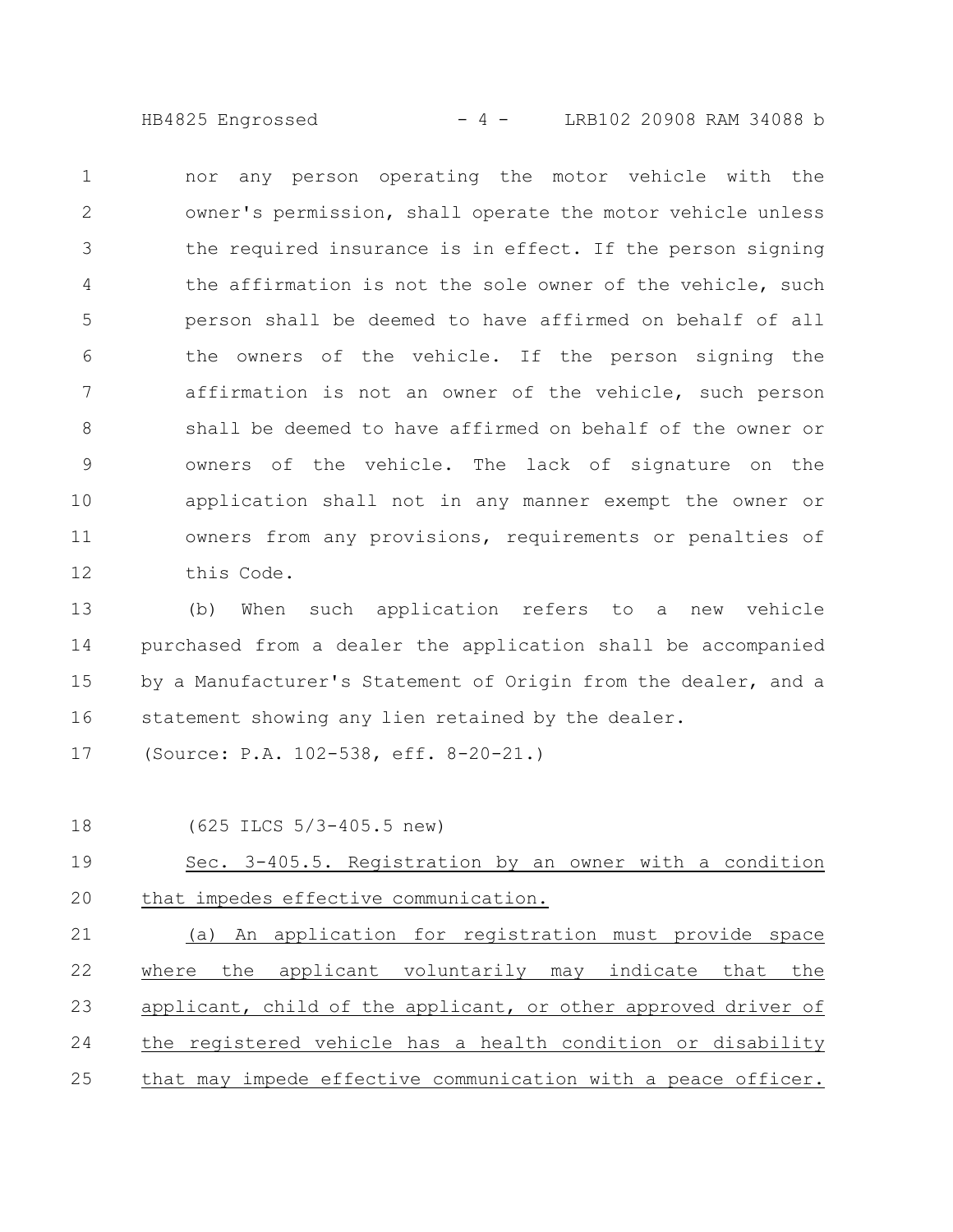HB4825 Engrossed - 5 - LRB102 20908 RAM 34088 b

The application shall include a checklist of common health conditions and disabilities that impede effective communication from which the applicant may select. The checklist shall also include a blank space for the applicant to specify a condition that is not listed. The Secretary of State may request from a person who makes an indication under this subsection verification of a condition in the form of: 1 2 3 4 5 6 7

(1) for a physical health condition, a written statement from a licensed physician; or 8 9

(2) for a mental health condition, a written statement from a licensed physician, a licensed psychologist, or a nonphysician mental health professional. 10 11 12

(b) The Secretary shall provide to the Illinois State Police the vehicle registration information of a person who indicated on an application under subsection (a) that the person, child of the person, or other approved driver of the registered vehicle has a health condition or disability that may impede effective communication. The Secretary may not provide to the Illinois State Police information that shows the person's specific health condition or disability, or that of another approved driver of the registered vehicle, unless the person authorizes the disclosure of the specific health condition or disability. 13 14 15 16 17 18 19 20 21 22 23

(c) The Illinois State Police shall establish a system to include information received under subsection (b) in the statewide Law Enforcement Agencies Data System for the purpose 24 25 26